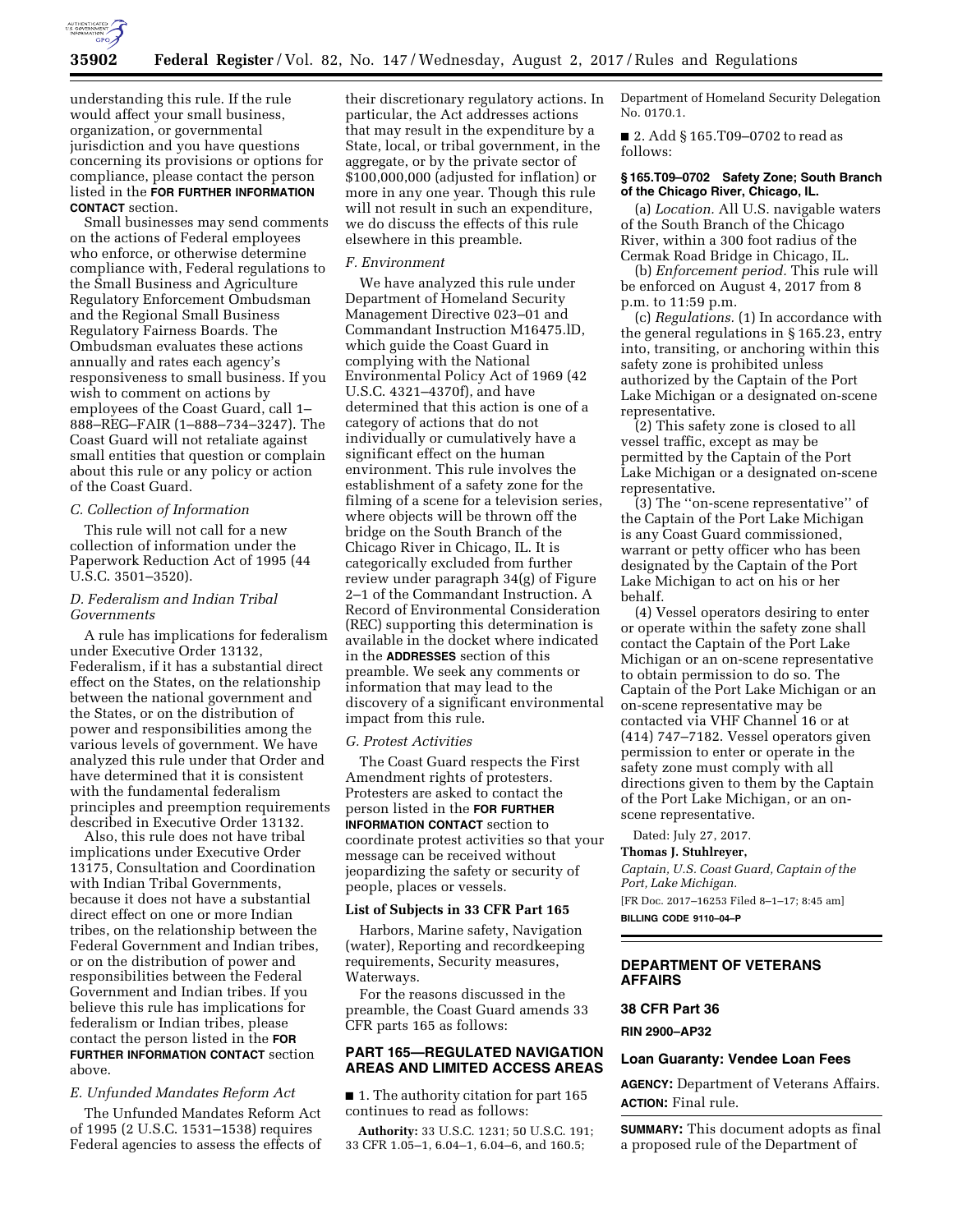Veterans Affairs (VA) Loan Guaranty Service to amend its regulations to establish reasonable fees that VA may charge in connection with the origination and servicing of vendee loans made by VA. Fees mentioned in this rulemaking are consistent with those charged in the private mortgage industry, and such fees will help VA to ensure the sustainability of this vendee loan program. The loans that will be subject to the fees are not veterans' benefits. This rule will also ensure that all direct and vendee loans made by the Secretary are safe harbor qualified mortgages.

**DATES:** *Effective Date:* This rule is effective September 1, 2017.

**FOR FURTHER INFORMATION CONTACT:**  Andrew Trevayne, Assistant Director for Loan and Property Management (261), Veterans Benefits Administration, Department of Veterans Affairs, 810 Vermont Ave. NW., Washington, DC 20420, (202) 632–8795 (this is not a tollfree number).

**SUPPLEMENTARY INFORMATION:** On October 26, 2016, VA published a proposed rule in the **Federal Register**, at 81 FR 74382, to amend VA regulations to establish reasonable fees in connection with loans made by VA, commonly referred to as vendee loans. The fees associated with vendee loans are standard in the mortgage industry. The vendee loans that are subject to the fees are not veterans' benefits and are available to any purchasers, including investors, who qualify for the loan. Specifically, this rulemaking will permit VA to establish a fee to help cover costs associated with loan origination. The rule will also permit certain reasonable fees to be charged following loan origination, during loan servicing. Pursuant to this rulemaking, VA will begin charging fees for ad-hoc services performed at the borrower's request or for the borrower's benefit, as well as standard fees specified in loan instruments. Lastly, third-party fees, those not charged by VA, are included in this rule solely to clarify for borrowers the various costs that a borrower may incur when obtaining a vendee loan.

The public comment period for the proposed rule closed on December 27, 2016. VA received one comment. For the reasons explained below, VA adopts, with a change, the proposed rule that revises VA's authority to charge reasonable fees associated with vendee loans at 38 CFR 36.4500, 36.4501, 36.4528, 36.4529, and 36.4530.

VA received one comment on the proposed rule from an individual. The commenter was unclear regarding

whether or not VA will use discretion in determining fees. The commenter questioned whether fees will be waived under the following circumstances: When a veteran is purchasing a home from another veteran, including circumstances where the purchaser is a disabled veteran in receipt of compensation; when a non-profit or non-veteran purchaser seeks a vendee loan to house homeless veterans; or when an individual in receipt of VA Family Caregiver Program benefits seeks to purchase a repossessed home to provide care for a veteran with a serious injury. The commenter also expressed concern that this was not a veterans' benefit program intended to keep a veteran in his or her home and that the Secretary's focus should essentially be on retention options. Lastly, the commenter requested veterans' benefits not be used to fund this program.

In its proposed rule, VA discussed that the Secretary has the discretion to negotiate fees on a case-by-case basis (81 FR 74382, 74383). The very nature of the Secretary's discretion might permit the waiver of fees in unique situations. Additionally, as stated in the preamble to the proposed rule, VA states that the Secretary may make vendee loans to certain entities pursuant to 38 U.S.C. 2041 for the purpose of assisting homeless veterans and their families in acquiring shelter (81 FR 74382). Specifically, 38 U.S.C. 2041(b)(2)(C) states that the Secretary may use discretion when determining whether or not to waive fees if appropriate in situations regarding homeless veterans.

In regard to the commenter's concern regarding purchasers who are disabled veterans in receipt of compensation, VA notes that 38 U.S.C. 3729(c) prohibits VA from charging a loan fee to ''a veteran who is receiving compensation (or who, but for the receipt of retirement pay or active service pay, would be entitled to receive compensation) or [to] a surviving spouse of any veteran (including a person who died in the active military, naval, or air service) who died from a service-connected disability.'' In proposed § 36.4528, VA stated that the Secretary may charge a loan origination fee ''[i]n addition to the loan fee required pursuant to 38 U.S.C. 3729.'' VA understands that this language may be interpreted as VA attempting to charge a loan fee to those veterans or surviving spouses who Congress exempted from loan fees in 38 U.S.C. 3729(c). In order to clarify that VA is not charging a fee prohibited by statute, VA is adding ''if any'' following ''[i]n addition to the loan fee required pursuant to 38 U.S.C. 3729'' to clarify

that not all loans will carry the loan fee described in section 3729.

In regard to the commenter's concern that the vendee loan program is not a home retention option, VA notes that, prior to a holder foreclosing a VAguaranteed loan, there are specific required actions the holder must take that emphasize loss mitigation and retention options for borrowers. All participating VA servicers adhere to these regulations prior to initiating foreclosure sales. VA also notes that the principal and interest resulting from the repayment of vendee loans are deposited into the Veterans Housing Benefit Program Fund (VHBPF) to help offset the housing operation costs of the Home Loan Guaranty Program. Lastly, in response to the commenter's statement asking VA not to use veterans' benefits to fund this program, VA notes that vendee loans are not classified as veterans' benefits and are available to any purchaser VA determines creditworthy and whose offer is awarded a sales contract. Vendee loans enable VA to sell more of its properties and to sell them at a faster rate, and as previously stated, the proceeds are deposited into the VHBPF. The fees are consistent with the private mortgage industry and will ensure the sustainability of the vendee loan program.

Therefore, this rule finalizes the proposed rule with the change noted above.

## **Executive Orders 12866 and 13563**

Executive Orders 12866 and 13563 direct agencies to assess the costs and benefits of available regulatory alternatives and, when regulation is necessary, to select regulatory approaches that maximize net benefits (including potential economic, environmental, public health and safety effects, and other advantages; distributive impacts; and equity). Executive Order 13563 (Improving Regulation and Regulatory Review) emphasizes the importance of quantifying both costs and benefits, reducing costs, harmonizing rules, and promoting flexibility. Executive Order 12866 (Regulatory Planning and Review) defines a ''significant regulatory action'' requiring review by the Office of Management and Budget (OMB), unless OMB waives such review, as ''any regulatory action that is likely to result in a rule that may: (1) Have an annual effect on the economy of \$100 million or more or adversely affect in a material way the economy, a sector of the economy, productivity, competition, jobs, the environment, public health or safety, or State, local,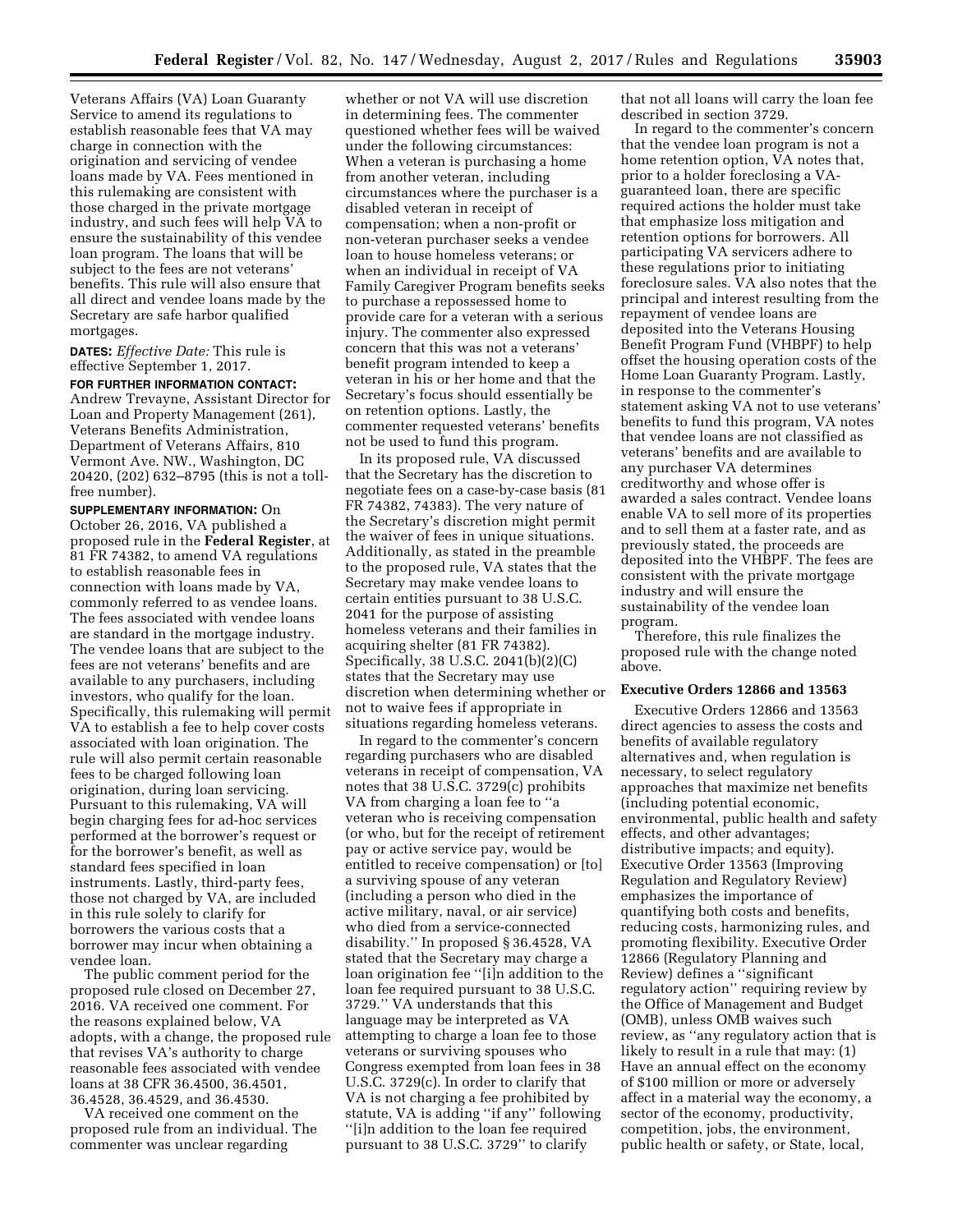or tribal governments or communities; (2) Create a serious inconsistency or otherwise interfere with an action taken or planned by another agency; (3) Materially alter the budgetary impact of entitlements, grants, user fees, or loan programs or the rights and obligations of recipients thereof; or (4) Raise novel legal or policy issues arising out of legal mandates, the President's priorities, or the principles set forth in this Executive Order.''

The economic, interagency, budgetary, legal, and policy implications of this regulatory action have been examined, and it has been determined not to be a significant regulatory action under Executive Order 12866. VA's impact analysis can be found as a supporting document at *[http://www.regulations.gov,](http://www.regulations.gov)* usually within 48 hours after the rulemaking document is published. Additionally, a copy of the rulemaking and its impact analysis are available on VA's Web site at *[http://www.va.gov/orpm/,](http://www.va.gov/orpm/)* by following the link for ''VA Regulations Published from FY 2004 Through Fiscal Year to Date.''

### **Unfunded Mandates**

The Unfunded Mandates Reform Act of 1995 requires, at 2 U.S.C. 1532, that agencies prepare an assessment of anticipated costs and benefits before issuing any rule that may result in the expenditure by State, local, and tribal governments, in the aggregate, or by the private sector, of \$100 million or more (adjusted annually for inflation) in any one year. This final rule will have no such effect on State, local, and tribal governments, or on the private sector.

### **Paperwork Reduction Act**

This final rule contains no provisions constituting a collection of information under the Paperwork Reduction Act of 1995 (44 U.S.C. 3501–3521).

### **Regulatory Flexibility Act**

This final rule will affect individuals and small businesses who choose to obtain a vendee loan from VA to finance the purchase of a VA-owned property rather than alternate financing. A party who wants to purchase a VA-owned property may choose whatever source of financing he wishes. Presumably the purchaser would select the least expensive financing option available, which may or may not be a VA vendee loan. VA does not believe that this final rule will impose any significant economic impact for the following reasons. Should the purchaser decide that the VA vendee program was not the most economically advantageous to the purchaser then the purchaser would

obtain alternate financing. Parties would have to choose to be subject to the impact, if any, imposed by this rule.

Accordingly, the Secretary certifies that the adoption of this final rule will not have a significant economic impact on a substantial number of small entities as they are defined in the Regulatory Flexibility Act, 5 U.S.C. 601–612. Therefore, under 5 U.S.C. 605(b), this rulemaking is exempt from the final regulatory flexibility analysis requirements of section 604.

## **Catalog of Federal Domestic Assistance**

The Catalog of Federal Domestic Assistance number and title for the program affected by this document is 64.114, Veterans Housing—Guaranteed and Insured Loans.

# **List of Subjects in 38 CFR Part 36**

Condominiums, Flood insurance, Housing, Indians, Individuals with disabilities, Loan programs—housing and community development, Loan programs—Indians, Loan programs veterans, Manufactured homes, Mortgage insurance, Reporting and recordkeeping requirements, Veterans.

## **Signing Authority**

The Secretary of Veterans Affairs, or designee, approved this document and authorized the undersigned to sign and submit the document to the Office of the Federal Register for publication electronically as an official document of the Department of Veterans Affairs. Gina S. Farrisee, Deputy Chief of Staff, Department of Veterans Affairs, approved this document on July 25, 2017, for publication.

Dated: July 26, 2017.

#### **Michael Shores,**

*Director, Regulation Policy & Management, Office of the Secretary, Department of Veterans Affairs.* 

For the reasons set out in the preamble, VA amends 38 CFR part 36, subpart D, as set forth below:

# **PART 36—LOAN GUARANTY**

■ 1. The authority citation for part 36 continues to read as follows:

**Authority:** 38 U.S.C. 501 and 3720.

#### **Subpart D—Direct Loans**

- 2. Amend § 36.4500 by:
- $\blacksquare$  a. Revising paragraph (c)(2).
- b. Removing the authority citation
- following paragraph (c)(2).
- c. Adding paragraph (e).
- d. Adding an authority citation at the end of the section.

The revision and additions read as follows:

## **§ 36.4500 Applicability and qualified mortgage status.**

- \* \* \* \* \*
- (c) \* \* \*

(2) *Applicability of safe harbor qualified mortgage.* Any VA direct loan made by the Secretary pursuant to chapter 20 or 37 of title 38, U.S.C., is a safe harbor qualified mortgage. \* \* \* \* \*

(e) Sections 36.4528, 36.4529, and 36.4530, which concern vendee loans, shall be applicable to all vendee loans.

(Authority: 15 U.S.C. 1639C(b)(3)(B)(ii), 38 U.S.C. 2041, 3710, 3711, 3720, 3733, and 3761)

■ 3. Amend § 36.4501 by:

■ a. Adding in alphabetical order a definition for ''Safe harbor qualified mortgage.''

- b. Revising the definition "Vendee loan.''
- c. Removing the authority citation
- following the definition ''Vendee loan.'' The addition and revision read as follows:

### **§ 36.4501 Definitions.**  \* \* \* \* \*

*Safe harbor qualified mortgage* means a mortgage that meets the Ability-to-Repay requirements of sections 129B and 129C of the Truth-in-Lending Act (TILA) regardless of whether the loan might be considered a high cost mortgage transaction as defined by section 103bb of TILA (15 U.S.C. 1602bb).

\* \* \* \* \* *Vendee loan* means a loan made by the Secretary for the purpose of financing the purchase of a property acquired pursuant to chapter 37 of title 38, United States Code. The terms of a vendee loan (*e.g.,* amount of down payment; amortization term; whether to escrow taxes, insurance premiums, or homeowners' association dues; fees, etc.) are negotiated between the Secretary and the borrower on a case-bycase basis, subject to the requirements of 38 U.S.C. 2041 or 3733. Terms related to allowable fees are also subject to §§ 36.4528 through 36.4530.

■ 4. Add §§ 36.4528, 36.4529, and 36.4530 to read as follows:

\* \* \* \* \*

### **§ 36.4528 Vendee loan origination fee.**

(a) In addition to the loan fee required pursuant to 38 U.S.C. 3729, if any, the Secretary may, in connection with the origination of a vendee loan, charge a borrower a loan origination fee not to exceed one-and-a-half percent of the loan amount.

(b) All or part of such fee may be paid in cash at loan closing or all or part may